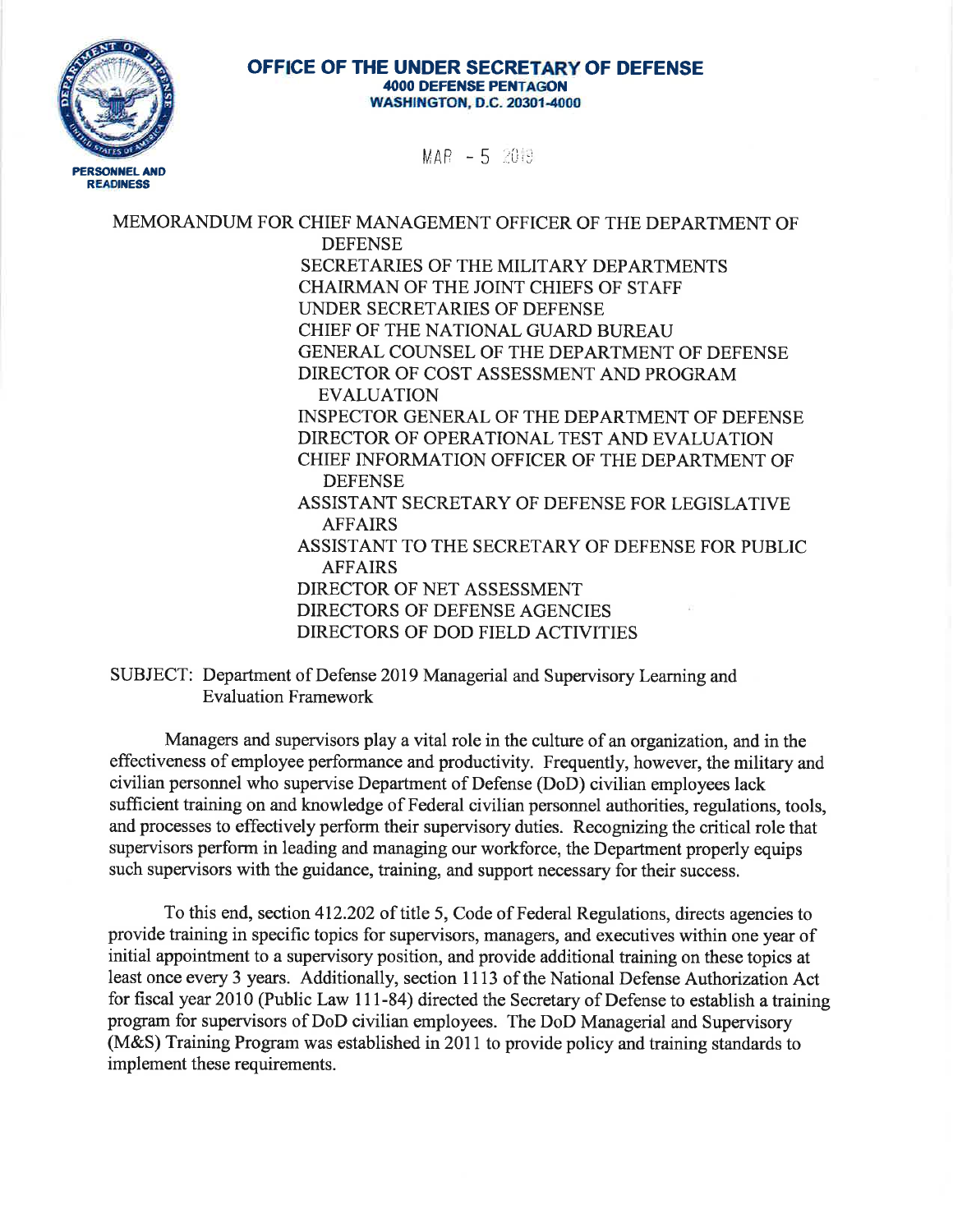To support the Department's continuing efforts to employ and sustain a high-performing, engaged, and professional supervisory workforce, I am announcing the publication of the 2019 DoD Managerial and Supervisory Learning and Evaluation Framework (2019 Framework). Developed in collaboration with a team of DoD Component experts, it outlines requirements for Component supervisor training programs. In addition, the Framework imposes evaluation and reporting requirements to ensure compliance with program objectives. The attached 2019 Framework supersedes the 2011 New Supervisor Training Framework and is applicable to all personnel systems.

With your commitment, we can achieve the Department's goal of building and maintaining a high performance culture and engaged workforce. I appreciate your continued leadership, support, and engagement.

James N. Stewart

Assistant Secretary of Defense for Manpower and Reserve Affairs, Performing the Duties of the Under Secretary of Defense for Personnel and Readiness

Attachment: As stated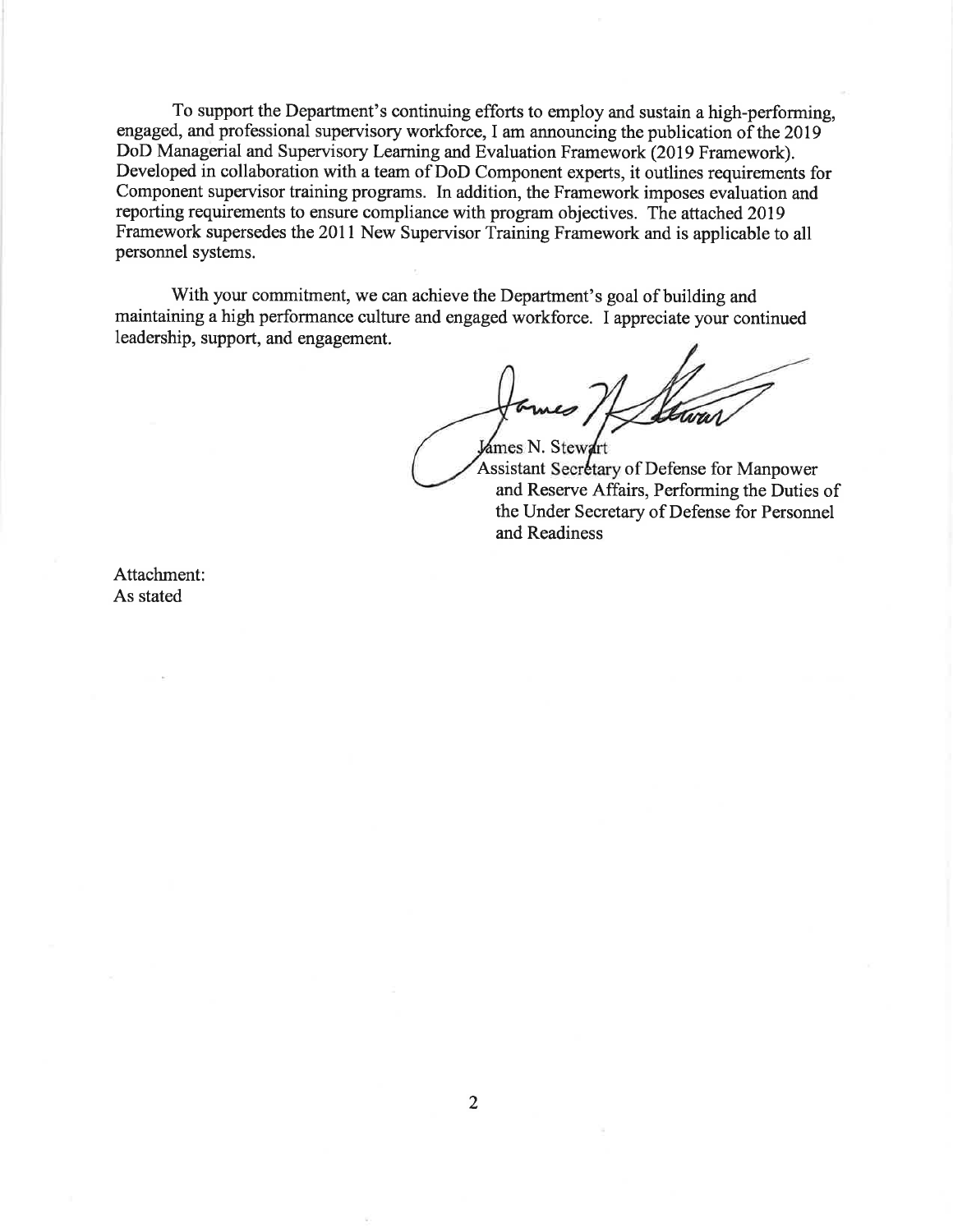

# **DEPARTMENT OF DEFENSE 2019 Managerial and Supervisory Learning and Evaluation Framework**

This Framework implements the requirements of section 1113 of the National Defense Authorization Act for fiscal year 2010, and section 412.202 of title 5, Code of Federal Regulations (CFR). It is provided to Department of Defense (DoD) Components, Agencies, and Field Activities to ensure consistent training for civilian and military managers and supervisors of DoD civilian employees.

*The 2019 Framework supersedes the 2011 Framework*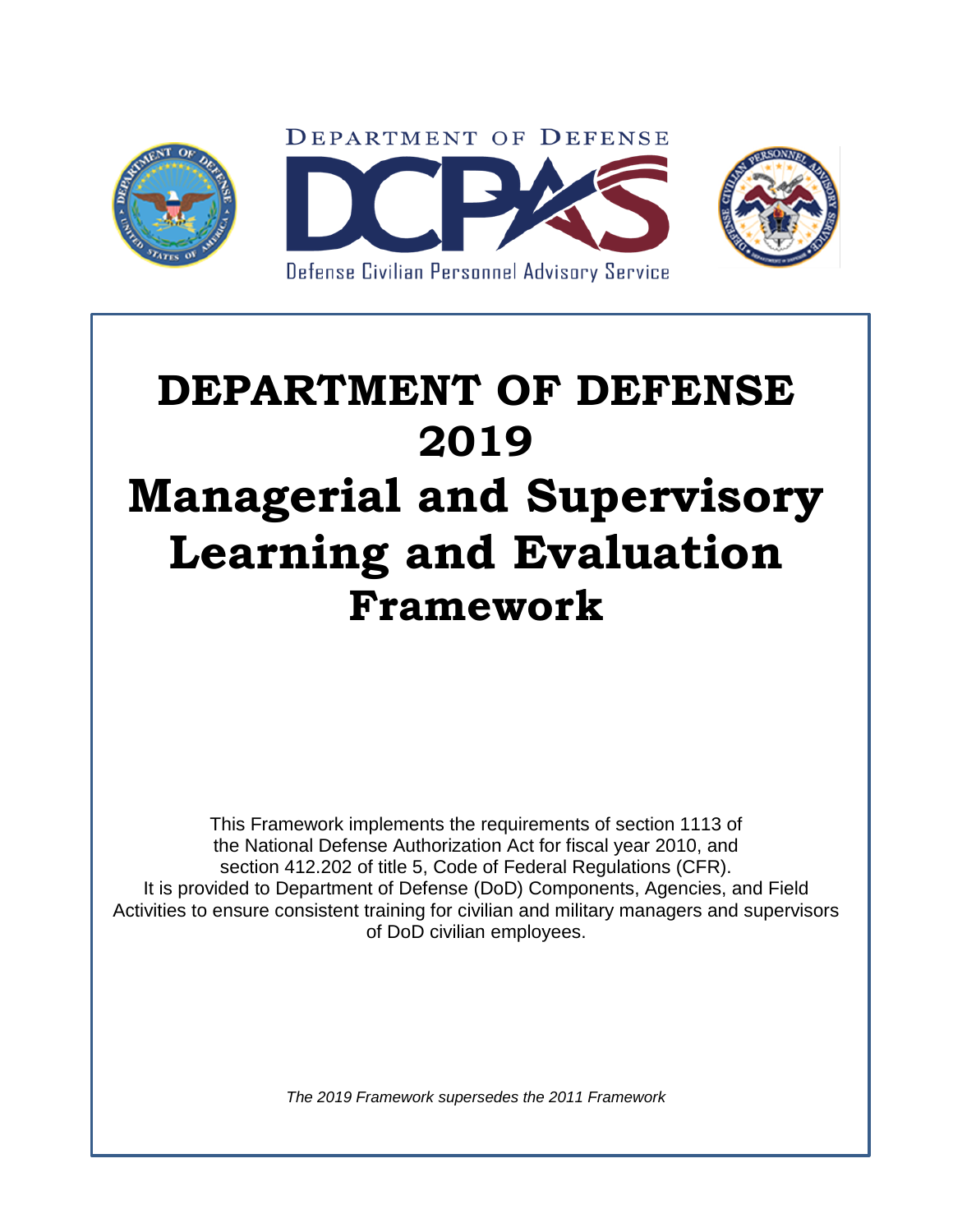# Table of Contents

| INTRODUCTION - MANDATORY TRAINING REQUIREMENTS 3    |  |
|-----------------------------------------------------|--|
|                                                     |  |
| The 2019 DOD M&S LEARNING AND EVALUATION FRAMEWORK4 |  |
|                                                     |  |
|                                                     |  |
|                                                     |  |
|                                                     |  |
|                                                     |  |
|                                                     |  |
|                                                     |  |
|                                                     |  |
|                                                     |  |

CONTACT US: DOD Managerial & Supervisory Training Program Talent Development Defense Civilian Personnel Advisory Service (DCPAS) 4800 Mark Center Drive Alexandria, VA 22350-1100

Email: [dodhra.mc-alex.dcpas.mbx.hrspas-mgr-and-supv-trng@mail.mil](mailto:dodhra.mc-alex.dcpas.mbx.hrspas-mgr-and-supv-trng@mail.mil?subject=DoDMSTPContact)

*The Defense Civilian Personnel Advisory Service (DCPAS) supports the military departments and Defense agencies as the enterprise leader in the development and delivery of civilian personnel policies and human resources solutions that support and strengthen mission readiness.*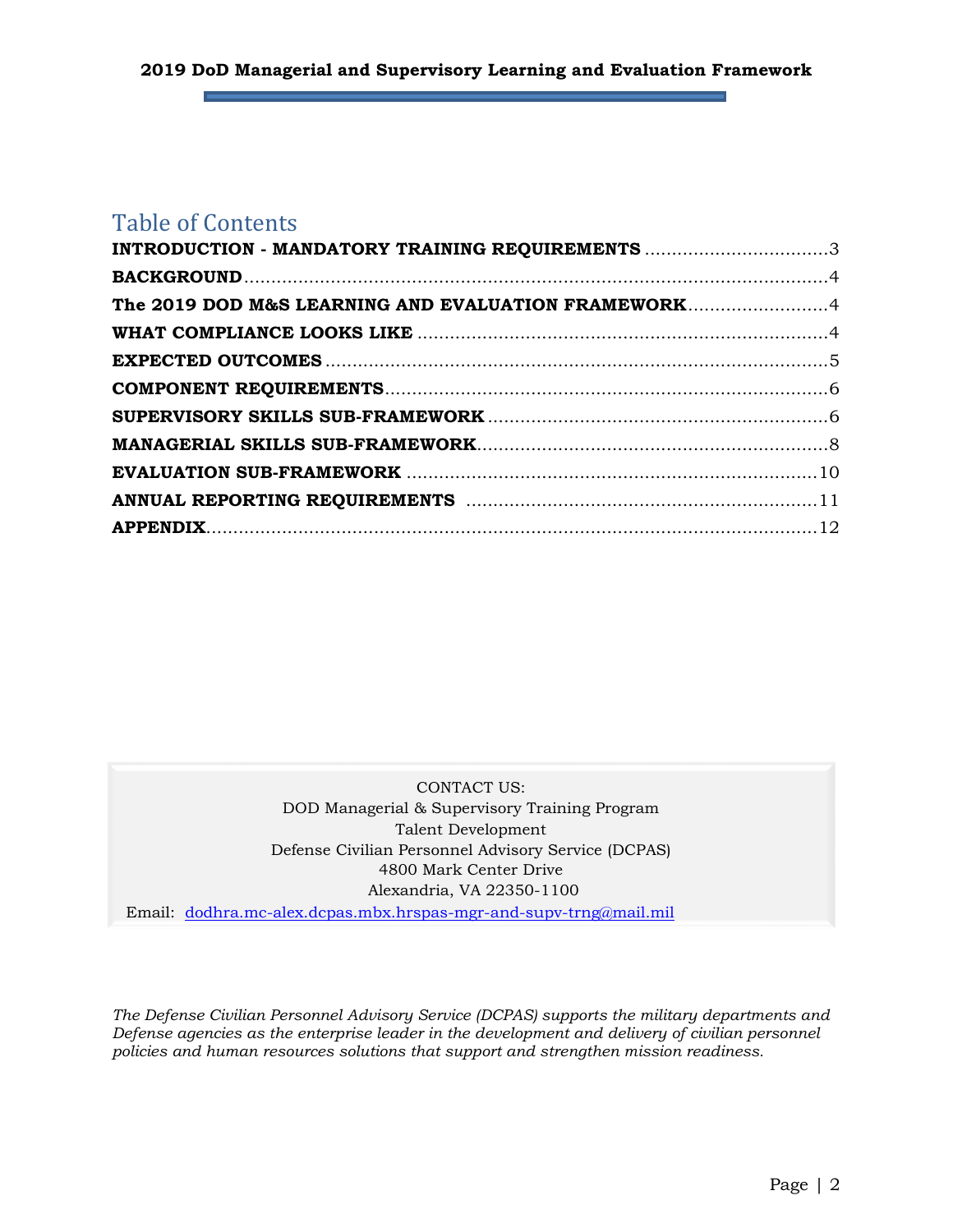#### <span id="page-4-0"></span>**INTRODUCTION - MANDATORY TRAINING REQUIREMENTS**

*Our most important resource: It's not tanks, planes or ships. It's...People. We will never compromise on the quality of our most important resource: the people who have chosen to serve you and serve the nation. They are your sons and daughters, brothers and sisters, husbands and wives. People of whom we are very proud. These are the best of America. 1*

In accordance with section 1113 of Public Law 111-84 (the National Defense Authorization Act for fiscal year 2010, [\(NDAA FY 2010\)](https://www.gpo.gov/fdsys/pkg/PLAW-111publ84/html/PLAW-111publ84.htm) and section 412.202 of title 5, Code of Federal Regulations (CFR) [\(5 CFR § 412.202\)](https://www.gpo.gov/fdsys/granule/CFR-2012-title5-vol1/CFR-2012-title5-vol1-sec412-202), the 2019 Department of Defense (DoD) Managerial and Supervisory (M&S) Learning and Evaluation Framework (2019 Framework) outlines requirements for DoD Components, Agencies, and Field Activities (Components) to develop training programs for all personnel who supervise<sup>2</sup> DoD civilian employees.

Components must ensure all civilian and military personnel who supervise DoD civilian employees complete training consistent with the 2019 Framework within one year of initial appointment to a managerial or supervisory position and at least once every three years thereafter. See [Appendix](#page-13-0) for legal citations. Additionally, Components are highly encouraged to develop holistic training, education and professional development (TE&PD) programs and to foster a culture of continuous support for supervisors and managers.

The 2019 Framework includes training topics and learning outcomes based on the legal requirements outlined above and incorporates elements of the Office of Personnel Management (OPM) [Federal Supervisory & Managerial Training](https://www.opm.gov/wiki/uploads/docs/Wiki/OPM/training/Complete%20508-%20Frameworks%2C%20Fact%20Sheet%2C%20learning%20objectives%2C%20and%20additional%20resources.pdf)  [Frameworks and Guidance,](https://www.opm.gov/wiki/uploads/docs/Wiki/OPM/training/Complete%20508-%20Frameworks%2C%20Fact%20Sheet%2C%20learning%20objectives%2C%20and%20additional%20resources.pdf) issued September 28, 2015. Training topics relate to performance of skills unique to the roles and responsibilities of the supervisor. This Framework supports the Department's efforts to ensure we employ and sustain a high-functioning, engaged, and professional supervisory workforce committed to maximizing employee performance, accountability, and contributing to high performing organizations.

People are the critical element for maintaining national security. Managing and taking care of people is one of the most important missions in the DoD. With over 900,000 civilian employees, DoD is the largest U.S. Federal agency and has the largest cadre of civilian and military supervisors of civilian employees (estimated 150,000). Part of taking care of our supervisory personnel is ensuring they have the requisite knowledge, skills, and abilities to perform their respective duties and responsibilities.

<sup>1</sup> <https://www.defense.gov/About/DoD-101/>

<sup>2</sup> Civilian and military personnel in supervisory and managerial level positions.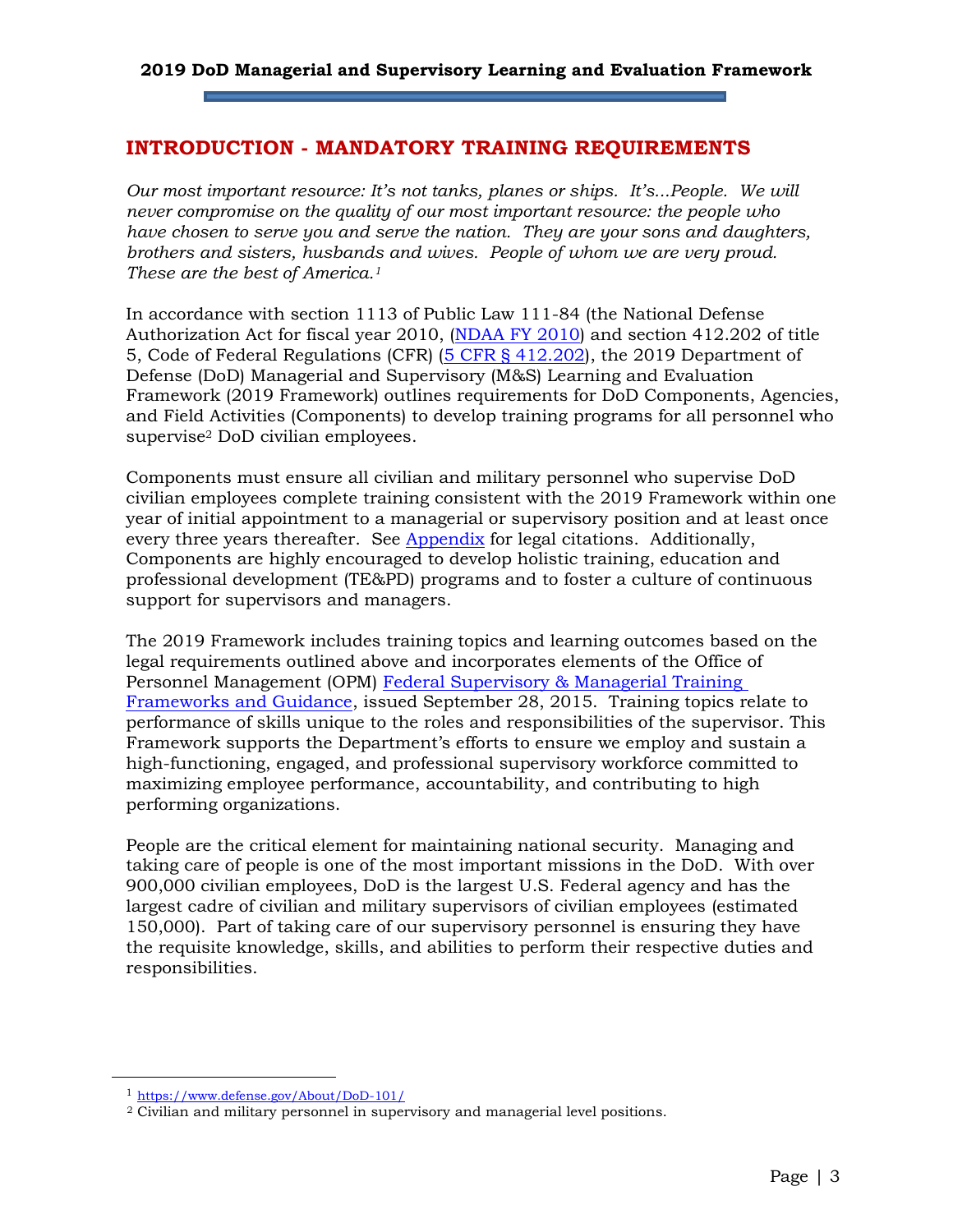#### **2019 DoD Managerial and Supervisory Learning and Evaluation Framework**

#### <span id="page-5-0"></span>**BACKGROUND**

In April 2011, the Department issued its first Framework for New Supervisor Training. The guidance required Components to either adopt the curriculum developed by DoD or ensure Component curriculum aligned with the New Supervisor Training Framework, which outlined required topics and learning objectives. The 2011 DoD New Supervisor Training Framework was reaffirmed by the DoD Civilian Personnel Policy Council (CPPC) in February 2013.

In the spring of 2016, DoD convened an Intra-Agency Working Group (IAWG) to update the 2011 Framework. The IAWG was comprised of 11 DoD Components, including the three Military Departments and eight Defense Agencies, of which two were Defense Intelligence agencies. This 2019 Framework reflects the results of the DoD IAWG and the subsequent concurrence of the DoD CPPC in April 2017.

#### <span id="page-5-1"></span>**The 2019 DOD M&S LEARNING AND EVALUATION FRAMEWORK**

The 2019 Framework outlines DoD Component training requirements in compliance with 5 CFR section 412.202 and NDAA FY 2010. The Framework is divided into three sub-frameworks: the [Supervisory Skills Sub-Framework,](#page-7-1) the [Managerial Skills Sub-Framework,](#page-9-0) and the Evaluation [Sub-Framework.](#page-11-0) Components are required to provide training that aligns with the Supervisory and Managerial Skills Sub-Frameworks. In addition, Components are required to evaluate their programs and provide annual reports as specified in the Evaluation Sub-Framework.

This Framework applies to all DoD military and civilian supervisors and managers of DoD civilian employees, regardless of personnel system. This includes personnel in Appropriated Fund (APF)3, Non-Appropriated Fund (NAF), National Guard Technician (NG Tech), and Local National (LN)<sup>4</sup> positions.

### <span id="page-5-2"></span>**WHAT COMPLIANCE LOOKS LIKE**

 $\overline{a}$ 

- Supervisors and managers complete Component-provided training in alignment with the Framework;
- Components report on required metrics specified in the Evaluation Sub-Framework;

<sup>3</sup> Appropriated Fund includes personnel systems such as Defense Civilian Intelligence Program (DCIPS), DoD Civilian Acquisition Workforce Personnel Demonstration Project, and Science and Technology Reinvention Laboratory Personnel Demonstration Projects. It also includes Wage Grade.

<sup>4</sup> DoD Components are required to ensure all supervisors and managers of DoD LN employees receive appropriate managerial and supervisory training in accordance with the 2019 Framework. DoD Components are responsible for making sure the training complies with all applicable Status of Forces Agreements, local and country-specific workplace laws and regulations, local labor agreements, local and regional command regulations, and applicable DoD-wide regulations.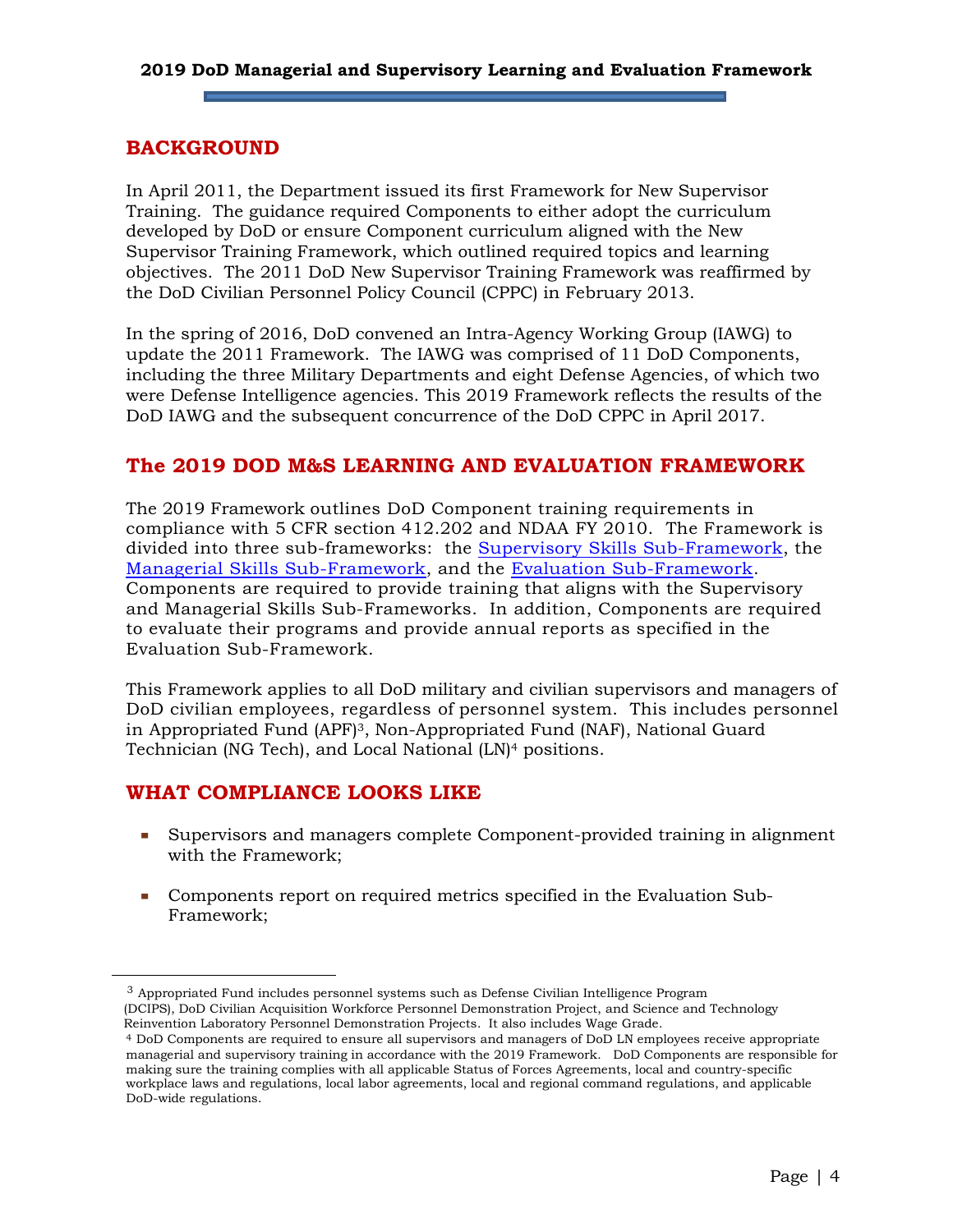#### **2019 DoD Managerial and Supervisory Learning and Evaluation Framework**

- Component programs ensure that new supervisors are mentored by experienced supervisors, per section 1113 of NDAA FY 20105; and,
- To the extent that a supervisor or manager fails to complete training within the specified timeframe, his/her supervisor is encouraged to contact their local labor and employee relations staff for guidance on non-compliance.

Components should refer to the [DoD M&S Training Program page](https://www.dcpas.osd.mil/CTD/Managerial) on the DCPAS Talent Development web site for additional resources related to the Framework, including:

- Frequently Asked Questions;
- References:

- Additional continuous learning topics and training resources; and,
- Other DoD resources, including the DoD Hiring Managers Toolkit and the Defense Civilian Intelligence Personnel System Training website.

### <span id="page-6-0"></span>**EXPECTED OUTCOMES**

The Framework reflects a recognition of the distinct roles, responsibilities, and skill sets necessary for success in supervisory and managerial positions. The intent of the Department's approach for developing the Framework is to maximize Component flexibility and creativity in developing holistic and robust TE&PD programs while adhering to the standards outlined in the Framework. Expected outcomes include:

- Supervisors and managers are fully trained to accomplish the mission of their organization by effectively leading and engaging their workforce in an effective, consistent, respectful, and fair manner;
- Supervisors and managers embrace a continuous learning environment to maximize employee and organizational performance; and,
- Leadership capacity at all levels that supports succession planning and opportunities such as coaching.

<sup>5</sup> Section 1113 of NDAA FY 2010 states: "The Secretary shall develop…(c) a program under which experienced supervisors mentor new supervisors by sharing knowledge and advice in areas such as communication, critical thinking, responsibility, flexibility, motivating<br>employees, team work, leadership, and professional development; and pointing out streng employees, team work, leadership, and professional development; and pointing out strengths and areas for development.' to the NDAA FY 2010 and 5 CFR 412.202 mandates, the Department developed and deployed [a DoD Mentoring Resource Portal](https://www.dcpas.osd.mil/CTD/Index) which includes a Mentoring Toolkit that provides DoD Components with ready-to-use resources to establish and strengthen Component-level mentoring programs.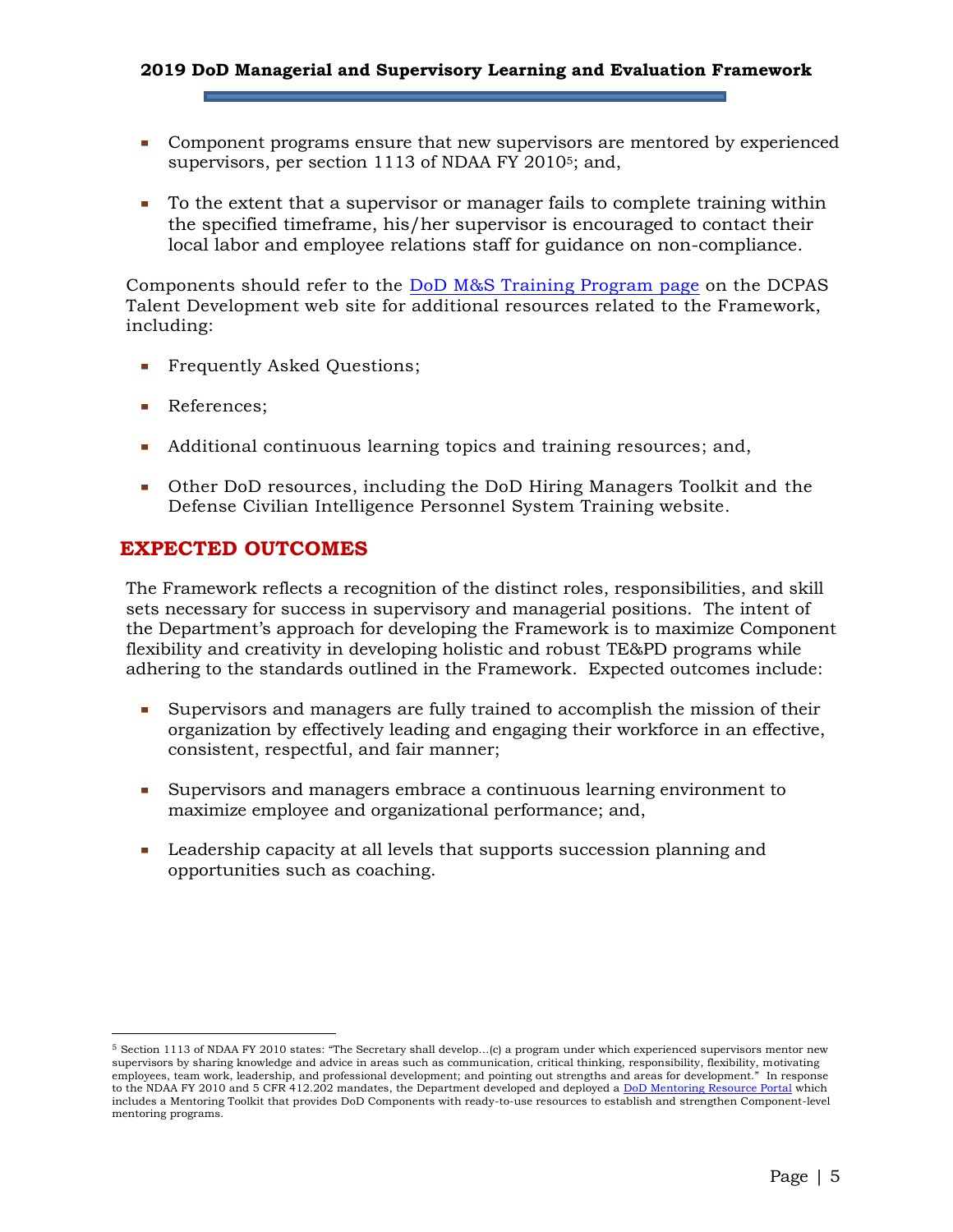### <span id="page-7-0"></span>**COMPONENT REQUIREMENTS**

- Ensure the right supervisor and manager completes the right training and receives the right mentoring at the right time;
- Respect the time and needs of supervisors and managers in the development and delivery of programs in a cost-conscious and deliberate manner;
- Develop holistic TE&PD programs that enable continuous learning for supervisors and managers;
- Evaluate programs to ensure alignment with the organizational strategy;
- Equip supervisors and managers to identify issues and recognize situations where advice should be sought, in a timely manner, from agency Human Resources (HR) and/or General Counsel staff;
- Foster a culture of ongoing support for managers and supervisors; and,
- Track achievement of learning outcomes.

## <span id="page-7-1"></span>**SUPERVISORY SKILLS SUB-FRAMEWORK**

Components are required to develop training in alignment with this sub-Framework, with a specific focus on the skill sets necessary to perform duties and responsibilities in supervisory positions. The Supervisory Skills Sub-Framework applies to all supervisory personnel. (See [Appendix](#page-13-0) for definitions of supervisor and manager). It includes mandatory topics and learning outcomes which tie directly to [5 CFR § 412.202](https://www.gpo.gov/fdsys/granule/CFR-2012-title5-vol1/CFR-2012-title5-vol1-sec412-202) and section 1113 of [NDAA FY 2010.](https://www.gpo.gov/fdsys/pkg/PLAW-111publ84/html/PLAW-111publ84.htm)

This Sub-Framework includes examples of leadership competencies, as found in the [DoD Civilian Leader Development Continuum.](https://www.dcpas.osd.mil/Content/documents/CTD/ContinuumAndFramework.pdf) These competencies are offered as examples only and may be used at the discretion of each DoD Component.

*Please refer to Human Resources advisors for just-in-time guidance, as appropriate.*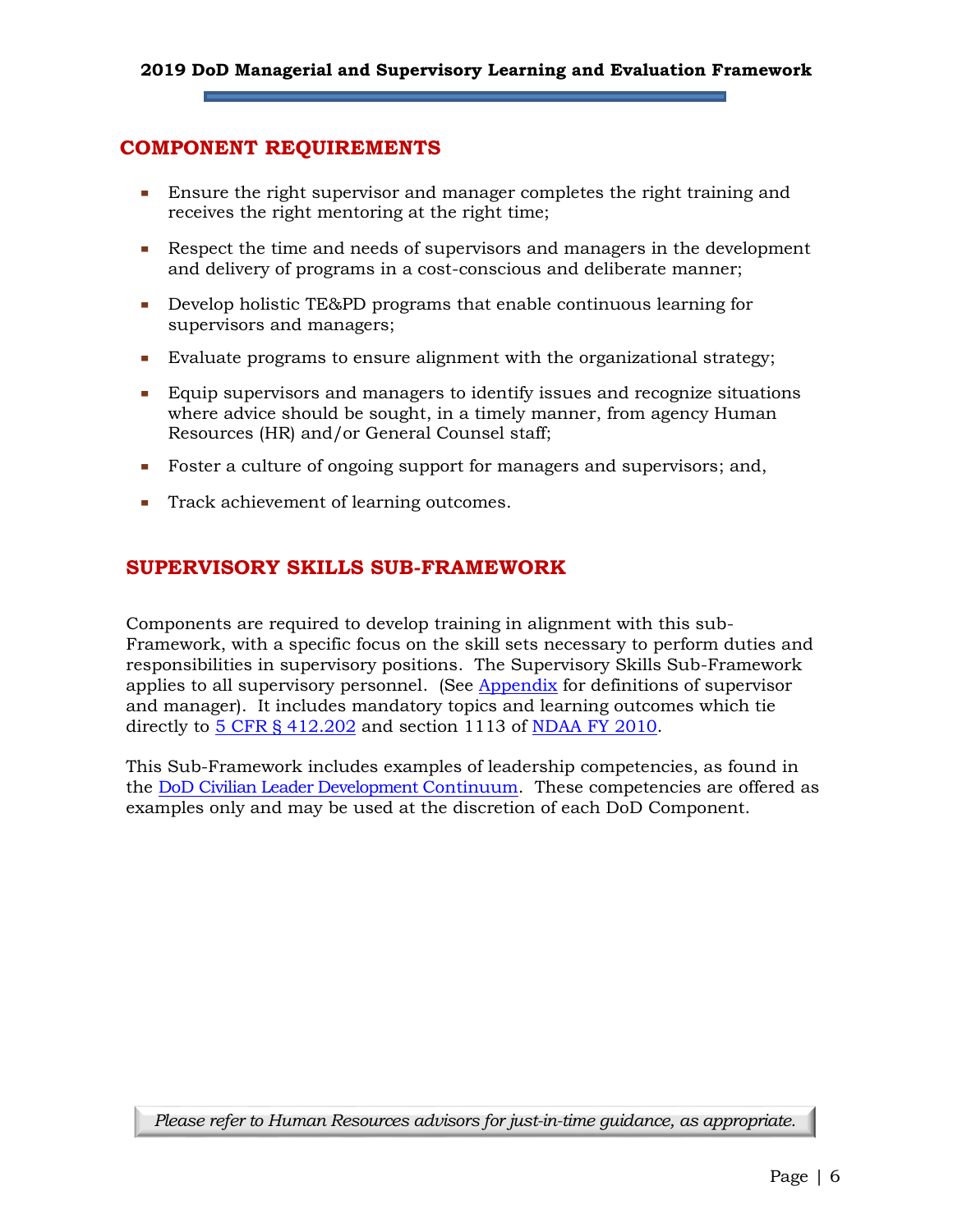a)

## **SUPERVISORY SKILLS SUB-FRAMEWORK**

E

| <b>Topics</b>                                                             | <b>Supervisory Skills</b><br>Sub-Framework<br>Learning Outcomes                                                                                                                     | Examples of<br>DoD<br>Leadership<br>Competencies                                          | References                                                 |
|---------------------------------------------------------------------------|-------------------------------------------------------------------------------------------------------------------------------------------------------------------------------------|-------------------------------------------------------------------------------------------|------------------------------------------------------------|
| <b>Performance Goals,</b><br>Objectives, &<br><b>Appraisals</b>           | Supervisors will be able to<br>establish, communicate and<br>review employee performance<br>goals, objectives, and appraisals<br>on a regular and recurring<br>basis                | Human Capital<br>Management<br>(HCM)<br>Developing Others<br>DoD Corporate<br>Perspective | <b>NDAA FY 2010</b><br>5 CFR § 412.202<br>Leader Continuum |
| <b>Merit System</b><br><b>Principles</b>                                  | Supervisors will be able to<br>adhere to merit system<br>principles to improve<br>organization performance                                                                          | <b>HCM</b><br>Leveraging Diversity                                                        | <b>NDAA FY 2010</b><br>5 USC § 2301<br>Leader Continuum    |
| Mentoring &<br><b>Motivating</b><br><b>Employees</b>                      | Supervisors will be able to<br>mentor and motivate<br>employees to improve<br>performance and productivity                                                                          | <b>HCM</b><br>Developing Others                                                           | <b>NDAA FY 2010</b><br>5 CFR § 412.202<br>Leader Continuum |
| Fairness, Respect,<br><b>Equal Opportunity,</b><br><b>Quality of Work</b> | Supervisors will be able to<br>foster a work environment<br>characterized by fairness,<br>respect, equal opportunity, and<br>attention to the quality of the<br>work of employees   | <b>HCM</b><br>Leveraging Diversity<br><b>Conflict Management</b>                          | <b>NDAA FY 2010</b><br>Leader Continuum                    |
| <b>Handling</b><br>Unacceptable<br><b>Performance</b>                     | Supervisors will be able to<br>effectively manage employees<br>with unacceptable performance                                                                                        | <b>HCM</b><br><b>Conflict Management</b><br>Developing Others                             | <b>NDAA FY 2010</b><br>5 CFR § 412.202<br>Leader Continuum |
| Hostile<br>Environment,<br>Reprisals,<br><b>Harassment</b>                | Supervisors will be able to<br>address reports of a hostile work<br>environment, reprisal, or<br>harassment of or by another<br>supervisor or employee                              | <b>HCM</b><br><b>Conflict Management</b><br>DoD Corporate<br>Perspective                  | <b>NDAA FY 2010</b><br>Leader Continuum                    |
| Prohibited<br><b>Personnel</b><br><b>Practices</b>                        | Supervisors will be able to<br>identify prohibited personnel<br>practices                                                                                                           | <b>HCM</b><br>DoD Corporate<br>Perspective                                                | <b>NDAA FY 2010</b><br>5 USC § 2302<br>Leader Continuum    |
| <b>Labor Relations and</b><br><b>Employee Rights</b>                      | Supervisors will be able to<br>identify employee collective<br>bargaining and union<br>participation rights, and the<br>processes and procedures used<br>to enforce employee rights | <b>HCM</b><br><b>Conflict Management</b><br>DoD Corporate<br>Perspective                  | <b>NDAA FY 2010</b><br>Leader Continuum                    |
| <b>Hiring Principles</b><br>and Authorities                               | Supervisors will be able to<br>identify appointment flexibilities<br>and hiring principles and<br>authorities                                                                       | <b>HCM</b><br>Leveraging Diversity<br>DoD Corporate<br>Perspective                        | <b>NDAA FY 2010</b><br>Leader Continuum                    |
| <b>Workforce</b><br><b>Incentives</b>                                     | Supervisors will be able to<br>identify workforce incentives                                                                                                                        | <b>HCM</b><br>Developing Others                                                           | <b>NDAA FY 2010</b><br>Leader Continuum                    |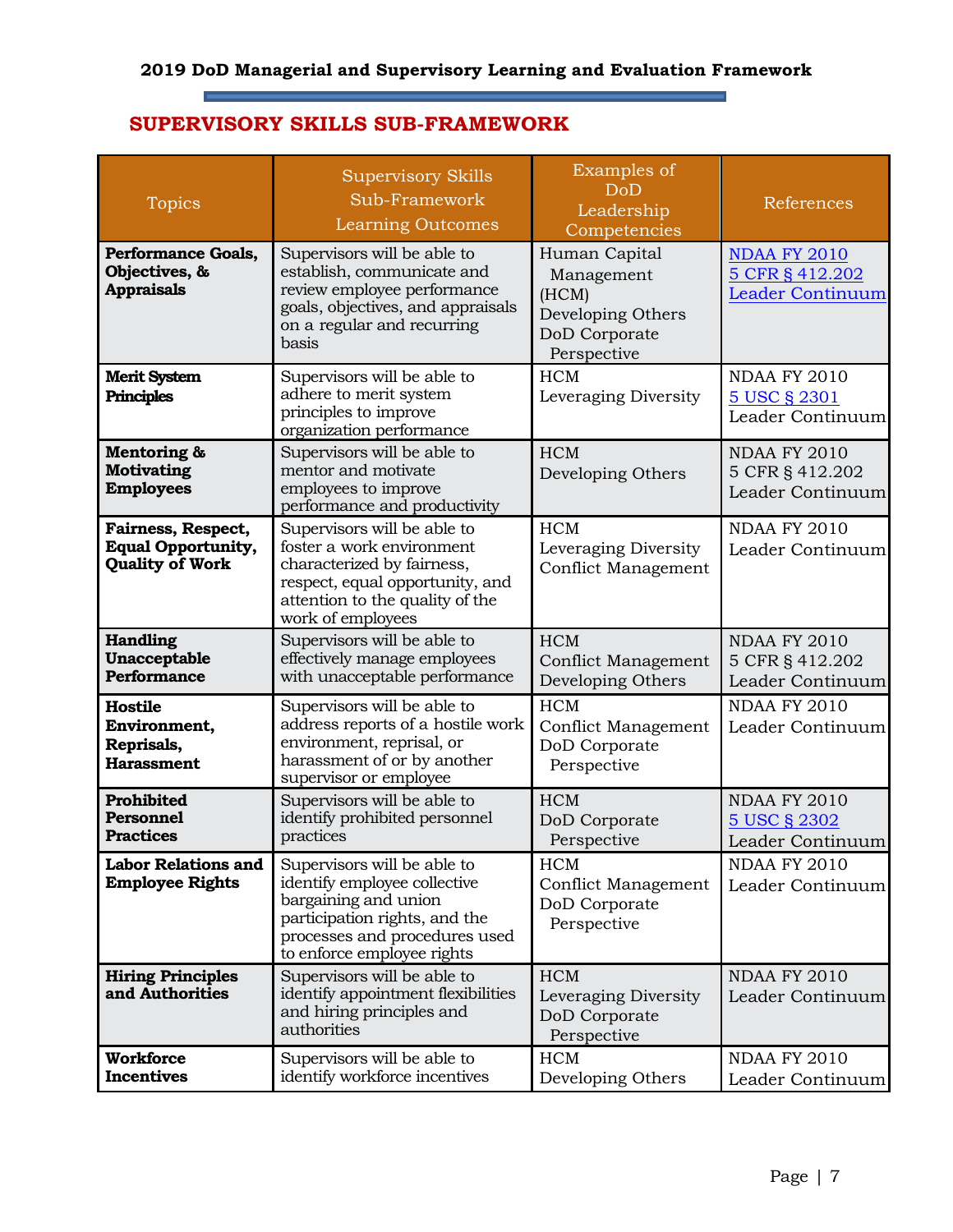#### <span id="page-9-0"></span>**MANAGERIAL SKILLS SUB-FRAMEWORK**

Components are required to develop training in alignment with this sub-Framework with a focus on the skill sets necessary to perform duties and responsibilities in managerial positions. (See [Appendix](#page-13-0) for definitions of supervisor and manager). The Managerial Skills Sub-Framework includes mandatory topics and learning outcomes which tie directly to [5 CFR § 412.202](https://www.gpo.gov/fdsys/granule/CFR-2012-title5-vol1/CFR-2012-title5-vol1-sec412-202) blended with select elements of the OPM [Federal Supervisory & Managerial Training Frameworks and Guidance,](https://www.opm.gov/wiki/uploads/docs/Wiki/OPM/training/Complete%20508-%20Frameworks%2C%20Fact%20Sheet%2C%20learning%20objectives%2C%20and%20additional%20resources.pdf) issued September 28, 2015.

Learning outcomes are outlined for each topic along with examples of leadership competencies aligned with the [DoD Civilian Leader Development Continuum.](https://www.dcpas.osd.mil/Content/documents/CTD/ContinuumAndFramework.pdf) These competencies are offered as examples only and may be used at the discretion of each DoD Component.

*Please refer to Human Resources advisors for just-in-time guidance, as appropriate.*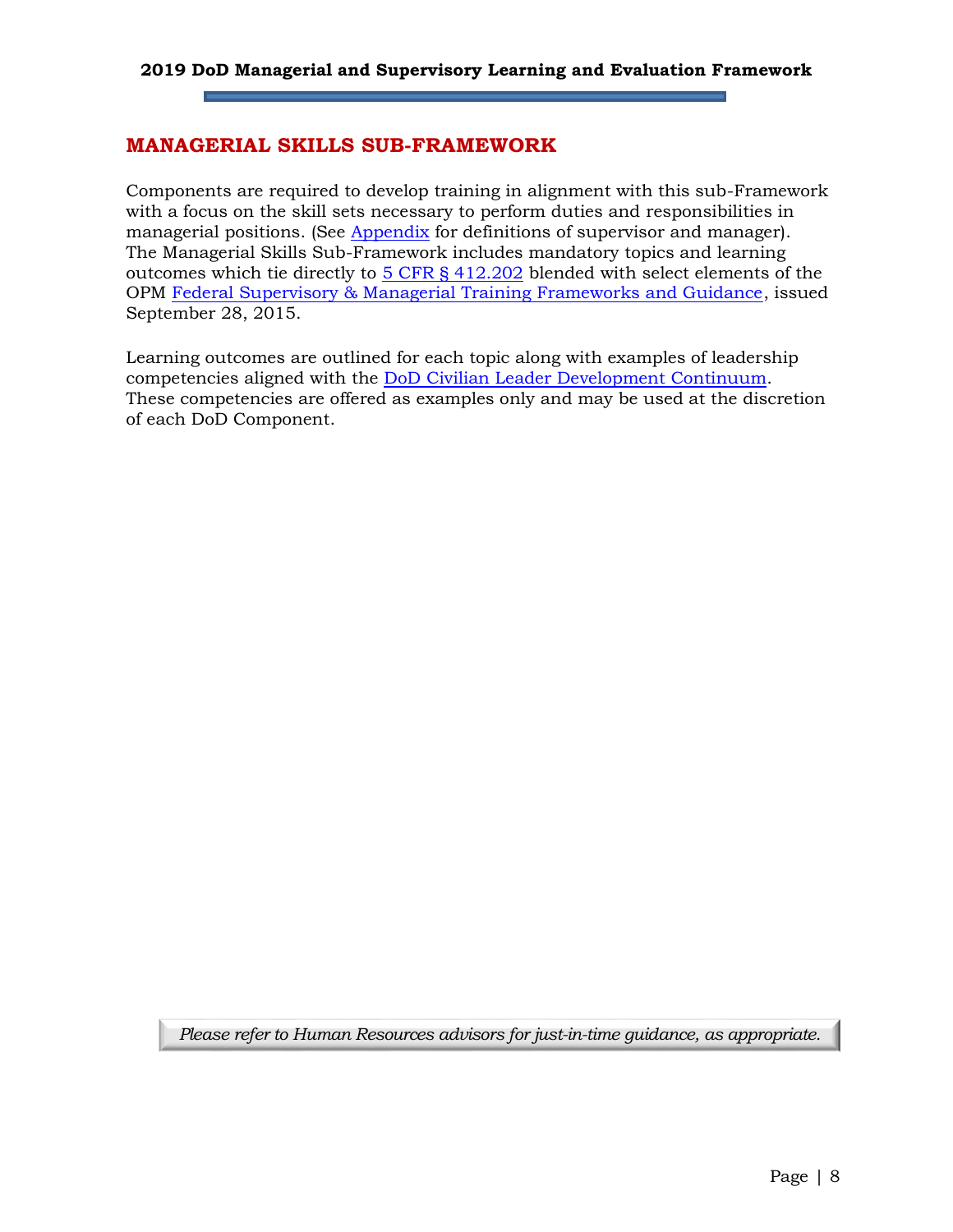۰

## **MANAGERIAL SKILLS SUB-FRAMEWORK**

 $\overline{\phantom{a}}$ 

| <b>Topics</b>                                              | Managerial Skills<br>Sub-Framework<br>Learning Outcomes                                                                                                                  | Examples of<br><b>DoD</b><br>Leadership<br>Competencies                                                   | References                                                   |
|------------------------------------------------------------|--------------------------------------------------------------------------------------------------------------------------------------------------------------------------|-----------------------------------------------------------------------------------------------------------|--------------------------------------------------------------|
| <b>Mentor Employees</b>                                    | Managers will be able to<br>mentor, encourage<br>development, and improve<br>performance                                                                                 | Developing Others<br><b>HCM</b><br>Partnering                                                             | 5 CFR § 412.202<br>Leader<br>Continuum                       |
| <b>Improve Employee</b><br>Performance and<br>Productivity | Managers will monitor programs<br>and activities to maintain<br>optimum performance                                                                                      | <b>HCM</b><br>Developing Others                                                                           | 5 CFR § 412.202<br>Leader<br>Continuum                       |
| Conduct<br><b>Performance</b><br><b>Appraisals</b>         | Managers will be able to<br>establish, communicate and<br>review employee goals, objectives,<br>and appraisals on a regular and<br>recurring basis                       | <b>HCM</b><br>Developing Others                                                                           | 5 CFR § 412.202<br>Leader<br>Continuum                       |
| Handle<br><b>Unacceptable</b><br>Performance               | Managers will be able to effectively<br>manage employees with<br>unacceptable performance                                                                                | <b>HCM</b><br>Developing Others                                                                           | 5 CFR § 412.202<br>Leader<br>Continuum                       |
| <b>Manage Self</b>                                         | Managers will use time<br>management, personal<br>accountability, emotional<br>intelligence, and adaptability<br>to improve personal and<br>organizational performance   | Accountability<br>Resilience<br>Continual Learning                                                        | <b>OPM</b> Guidance<br>September 2015<br>Leader<br>Continuum |
| <b>Manage Others</b>                                       | Managers will use delegation,<br>communication, developmental<br>coaching and feedback, and<br>fostering employee engagement to<br>improve organizational<br>performance | Creativity and<br>Innovation<br><b>Interpersonal Skills</b><br>Influence/Negotiating<br>Developing Others | OPM Guidance<br>September 2015<br>Leader<br>Continuum        |
| <b>Manage</b><br>Organizational<br><b>Systems</b>          | Managers will be able to manage<br>programs, manage change, use<br>systems thinking, and apply<br>complex decision making to<br>improve organizational<br>performance    | Financial<br>Management<br>Technology<br>Management<br>Vision<br><b>Systems Thinking</b>                  | OPM Guidance<br>September 2015<br>Leader<br>Continuum        |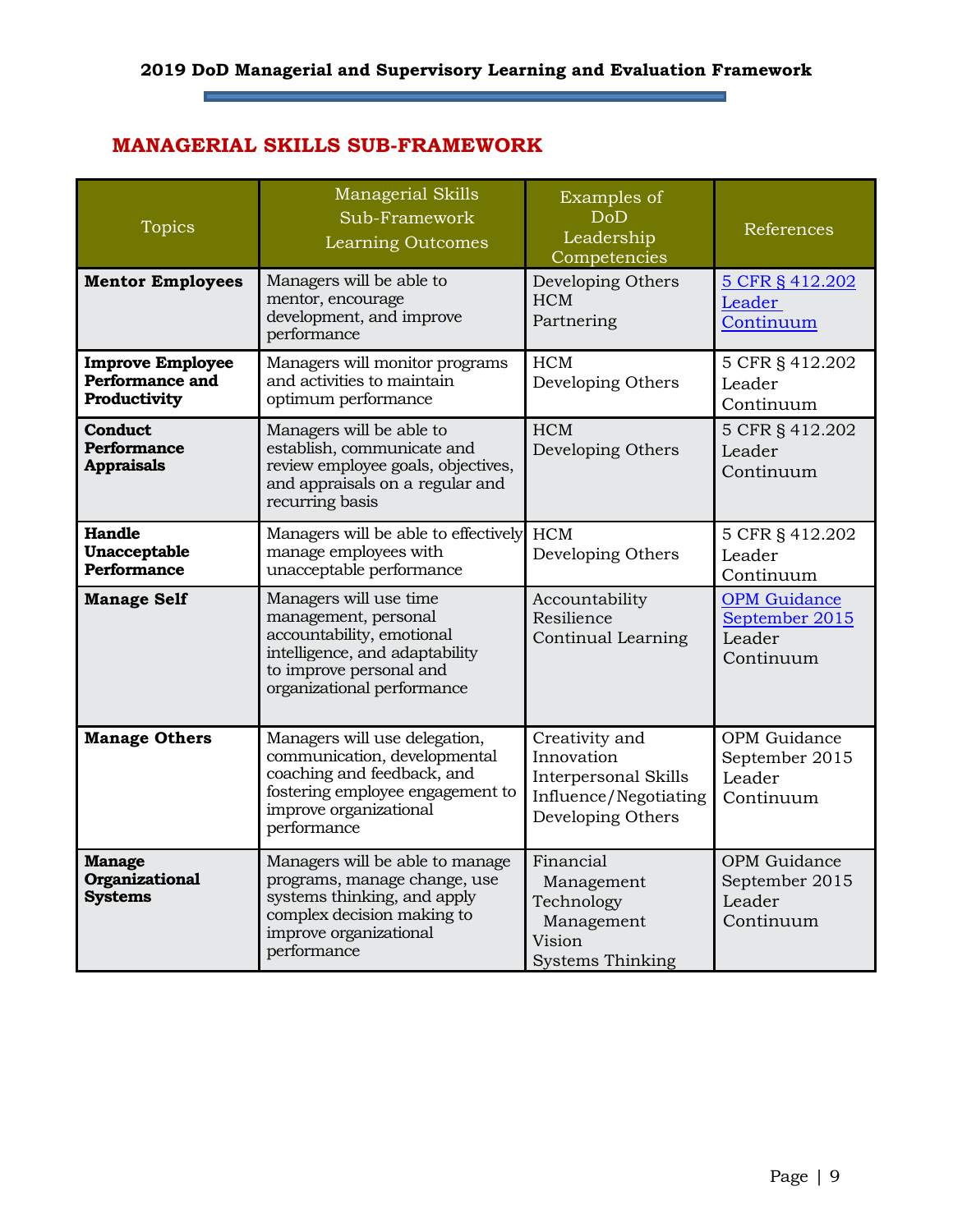## <span id="page-11-0"></span>**EVALUATION SUB-FRAMEWORK**

[DoD Instruction \(DoDI\) 1400.25 Volume 410, "DoD Civilian Personnel Management](http://www.esd.whs.mil/Portals/54/Documents/DD/issuances/140025/140025v410.pdf)  [System: Training, Education, and Professional Development](http://www.esd.whs.mil/Portals/54/Documents/DD/issuances/140025/140025v410.pdf)," requires Components to "conduct annual reviews of training, education and professional development (TE&PD) activities and programs, integrate TE&PD activities and programs with other personnel management and operating functions, and conduct periodic audits of TE&PD activities and programs for civilian employees to ensure compliance with the policies, procedures, and information requirements in this volume."

The Evaluation Sub-Framework outlines required metrics related to "Who needs what training and when? And, did they complete it?" Refer to the DoD M&S Training [Program web](https://www.dcpas.osd.mil/CTD/Managerial) page for examples of other Key Performance Indicators (KPIs) (qualitative and quantitative) for Components to consider when conducting program reviews. These KPIs may help identify trends to provide a more in-depth understanding of how M&S training programs are performing and identify potential areas to improve training curriculum.

This Sub-Framework includes personnel data and data relating to training DoD supervisors of civilian employees in accordance with the Framework.<sup>6</sup> This and similar data may be requested from Components at any time during the year as reporting requirement arise.

Program reviews should include examining results of training through feedback from participants. Additionally, Components are encouraged to evaluate changes in individual behavior resulting from training as well as overall changes in organizational effectiveness. Components may want to conduct focus groups, interviews or surveys as part of their evaluation efforts and use those findings to supplement statistical results to improve training curriculum.

The right mix of value-added statistical, quantitative, and qualitative information added to evaluation methods may provide a more complete picture of a Component's environment, may suggest opportunities for learning interventions, including training, and may provide evidence regarding whether the Department is on track to achieve stated expected outcomes.

<sup>6</sup> Training data must reflect training in compliance with the Framework.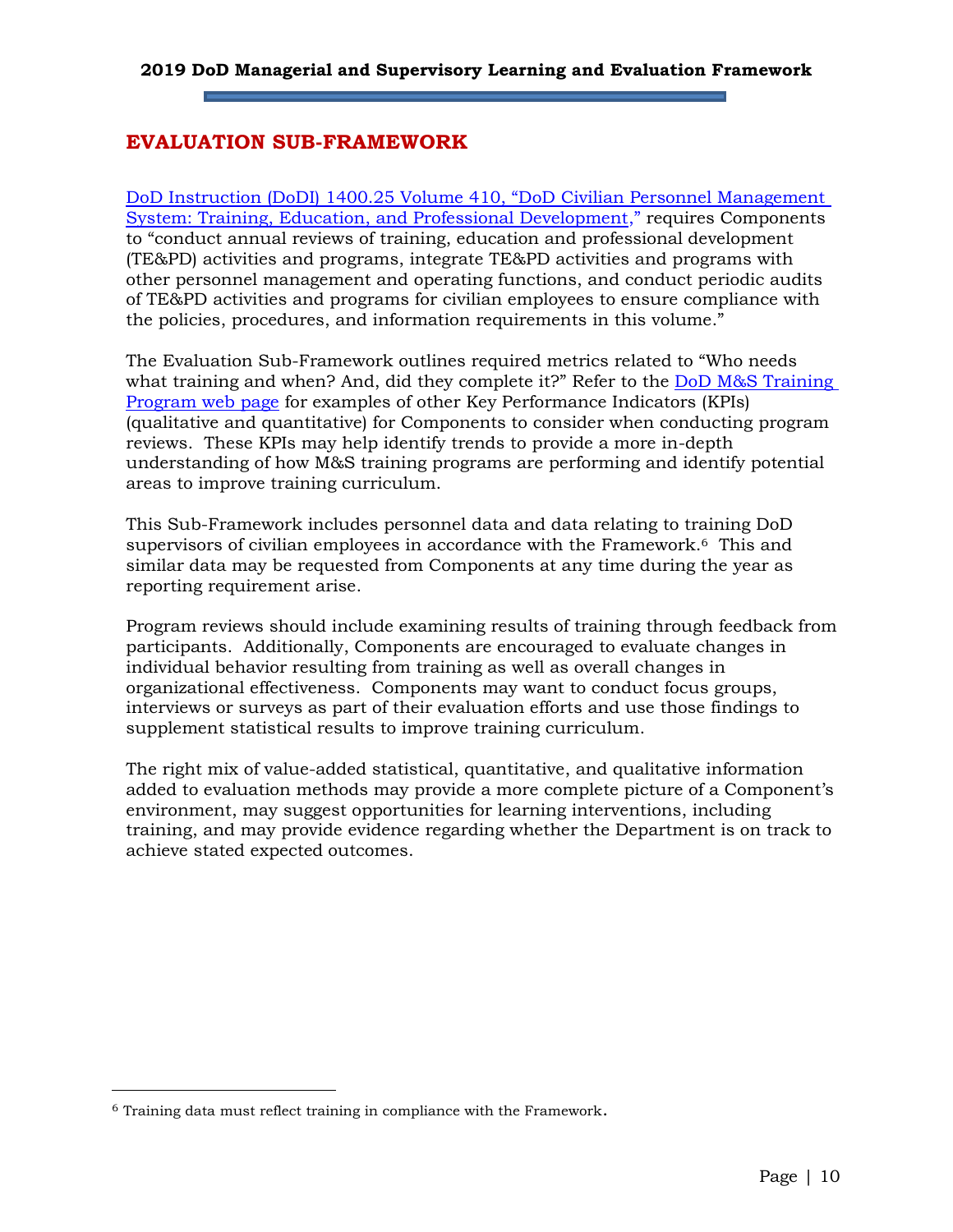#### **2019 DoD Managerial and Supervisory Learning and Evaluation Framework**

#### <span id="page-12-0"></span>**ANNUAL REPORTING REQUIREMENTS <sup>7</sup>**

#### **Required Metrics Reported Annually to DoD (Fiscal Year data)**

Number (#) civilian supervisors and managers ("supv/mgr") of DoD civilian employees.

# civilian supv/mgr within 1 year of initial appointment to a supv/mgr position (supv/mgr probation).

# and percentage (%) civilian supv/mgr on supv/mgr probation who completed initial supv/mgr training within 1 year of appointment.

# and % of civilian supv/mgr who completed refresher training.

# military supervisors of DoD civilian employees.

# and % military supervisors who completed supervisory training.

# of external (other Federal/non-DoD) civilian supervisors who supervise DoD civilian employees.

# and % external supervisors who completed supervisory training.

Does your Component provide M&S training in alignment with the Framework? Yes or No. Selfreport.

Does your Component provide separate Supervisory Skills and Managerial Skills training in alignment with each Sub-Framework? Yes or No.

If not compliant, where are the gaps, what is your strategy and timeline to fill gaps? Please provide other general comments, as appropriate.

<sup>7</sup> Total Compliance assumes: a) Components provide M&S training in alignment with the Framework; and b) supervisors and managers complete training in a timely manner or are on schedule to complete in a timely manner, in accordance with the Framework. Metrics are subject to change.